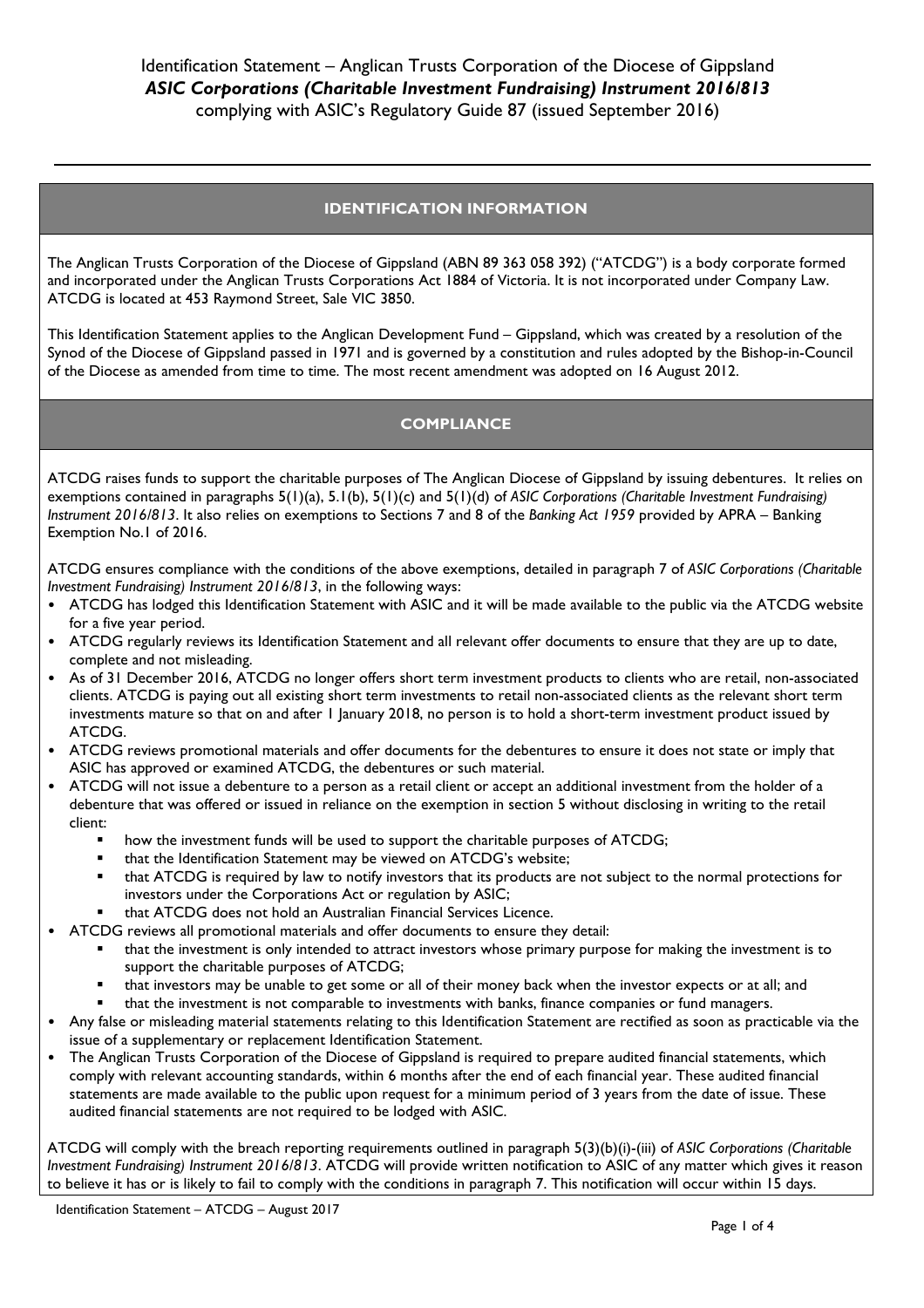#### **METHOD OF FUNDRAISING**

ATCDG issues debentures and lends the funds raised for profit to assist and grow the mission of the Anglican Church in the Diocese of Gippsland. ATCDG generates a margin between the rates paid to investors and those charged to borrowers. This surplus funds the operating costs of ATCDG. ATCDG retains minimum surpluses to strengthen its capital adequacy aspiring to reach a benchmark of 8-10% of Risk Weighted Assets.

### **FINANCIAL YEAR**

ATCDG has a financial year of 1 October to 30 September.

## **AFS LICENCE**

ATCDG is not required to hold an Australian Financial Services Licence and does not hold an Australian Financial Services Licence.

## **CHARITABLE PURPOSE**

The charitable purposes of ATCDG are set out in paragraphs 2 and 3 of *Constitution and Rules of the ATCDG* and read as follows:

- 2. The Fund shall consist of all sums of money contributed given or bequeathed thereto and of all sums of money deposited therewith in accordance with the terms of this Deed and also of the income received from the investment or application of the said sums.
- 3. The Fund shall be held by the Corporation for the purpose of making available to all or any of the Parishes within the said Diocese, sums of money forming part of the Fund in accordance with this Deed and the rules set forth in the Schedule to this Deed.

The surplus of ATCDG may be applied as follows:

- a) a proportion of the surplus of the funds, as determined from time to time by the Board, will be retained by ATCDG;
- b) any part of the balance of the surplus may be distributed by the Board to the Bishop-in-Council for such purposes as the Diocesan Council may determine in accordance with any determination made by the Board from time to time and subject to ATCDG's policy.

The issue of debentures by ATCDG promotes these charitable purposes by providing operating surpluses to the Anglican Diocese of Gippsland for Mission, Ministry & Administration.

## **KEY TERMS**

ATCDG offers several classes of debentures on the terms set out below. As a general rule, no fees or costs are payable by the holder of a debenture.

ATCDG has an undertaking to repay as a debt to debenture holders.

| <b>Fixed Term</b> | Available to Associated clients & Retail, associated clients |
|-------------------|--------------------------------------------------------------|
| Investments       | There is a minimum investment of \$1000                      |
|                   | Interest is paid at maturity                                 |
|                   | The terms offered on investments are                         |
|                   | ≻ 31<br>Days                                                 |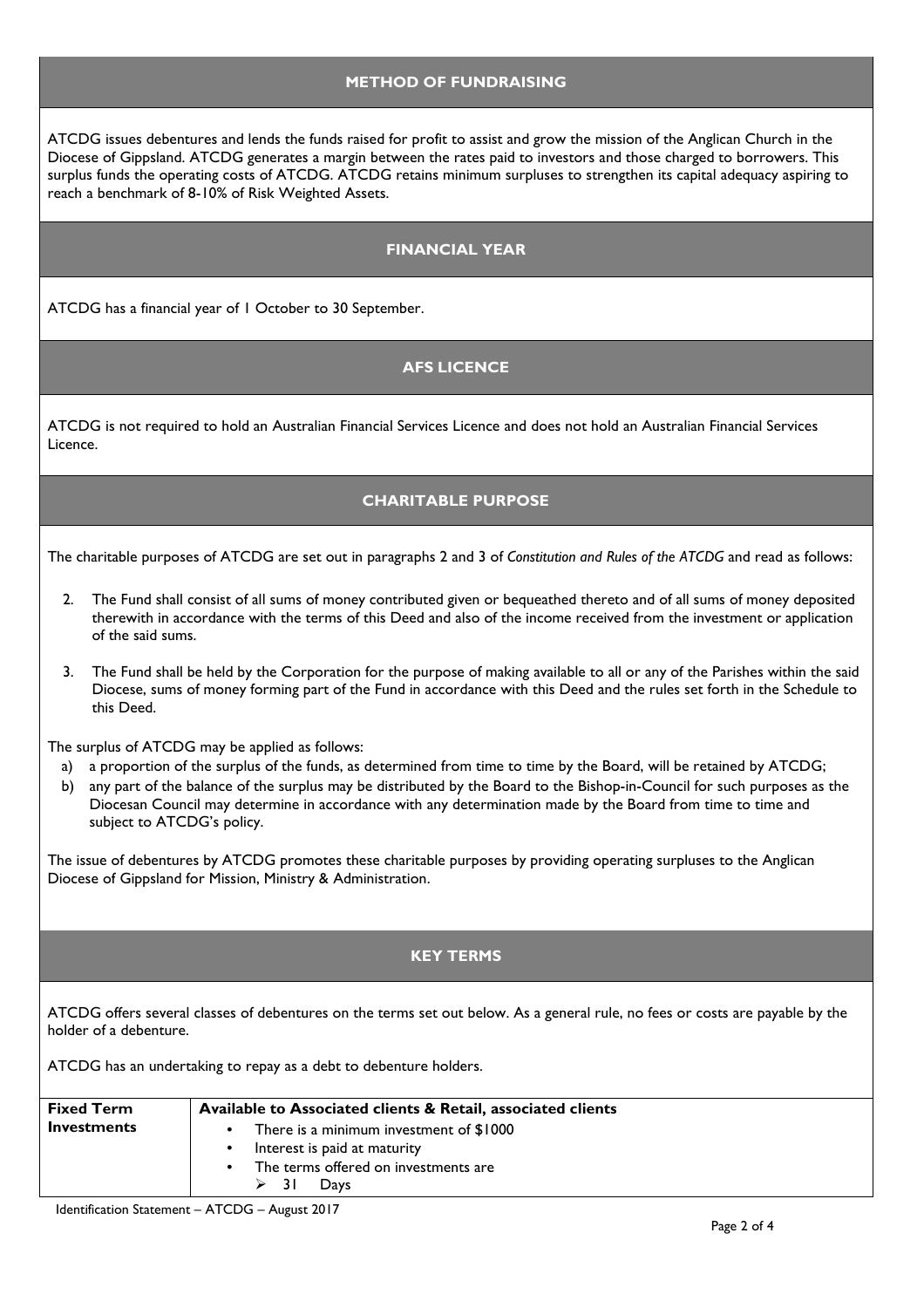|                                                    | 90<br>Days<br>➤<br>6 <sup>6</sup><br>Months<br>➤<br>$\blacktriangleright$<br>9<br>Months<br>$\overline{12}$<br>Months<br>➤<br>Interest is calculated daily and paid at maturity to a nominated account or capitalised with the<br>٠<br>initial investment.<br>Interest rates offered on fixed investments are reviewed bi-monthly by the ATCDG Board.<br>$\bullet$<br>The interest rate applied on the initial investment is advised at the time of application.<br>$\bullet$<br>Interest rate changes are provided via correspondence to all existing investors at pre-maturity.<br>$\bullet$ |
|----------------------------------------------------|------------------------------------------------------------------------------------------------------------------------------------------------------------------------------------------------------------------------------------------------------------------------------------------------------------------------------------------------------------------------------------------------------------------------------------------------------------------------------------------------------------------------------------------------------------------------------------------------|
| <b>Short Term</b><br>Investments $\leq$ 31<br>days | Available to Associated clients and Retail, associated clients<br><b>Savings Account</b><br>There is a minimum investment of \$100<br>$\bullet$<br>Interest is calculated daily and paid quarterly capitalised to the account or paid to another<br>٠<br>account.<br>The interest rate applicable to this product is reviewed bi-monthly by the ATCDG Board.<br>٠<br>The interest rate applied on the initial investment is advised at the time of application.<br>$\bullet$<br>Existing clients are advised of any interest rate changes via correspondence.<br>٠                             |
|                                                    | <b>INVESTORS</b>                                                                                                                                                                                                                                                                                                                                                                                                                                                                                                                                                                               |
| Fundraising) Instrument 2016/813:                  | ATCDG offers debentures to the following classes of investors as defined by ASIC Corporations (Charitable Investment                                                                                                                                                                                                                                                                                                                                                                                                                                                                           |
| ٠<br>٠                                             | I. Associates & Retail, associated clients<br>Products are promoted to these classes of investors in the following ways:<br>promotional material and brochures;<br>direct written correspondence;<br>advertising on the ATCDG and Anglican Diocese of Gippsland websites; and<br>word of mouth.                                                                                                                                                                                                                                                                                                |
|                                                    | A product is offered to these classes of investors after a formal signed application is received by ATCDG.<br>Associates are defined by ASIC Corporations (Charitable Investment Fundraising) Instrument 2016/813 as:                                                                                                                                                                                                                                                                                                                                                                          |